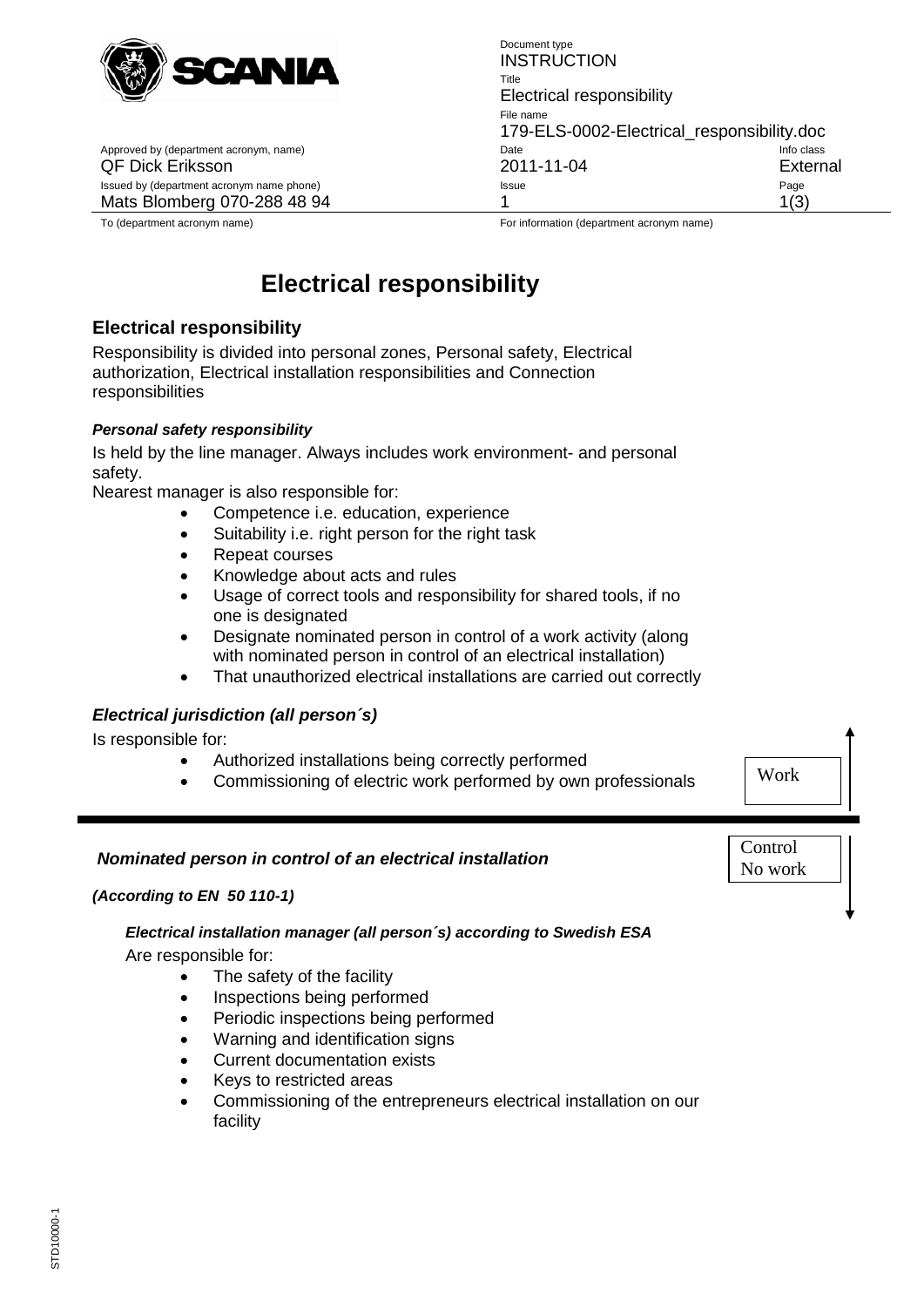

Approved by (department acronym, name) department acronomic control class of class Date

Document type **INSTRUCTION** Title Electrical responsibility File name 179-ELS-0002-Electrical\_responsibility.doc QF Dick Eriksson 2011-11-04 External Issued by (department acronym name phone) example according to the state of the Page Page Page Mats Blomberg 070-288 48 94 1 1 2(3)

## *Connection manager (all person´s)*

Is responsible for:

- Contractors work
- Major connection's on the facility

## **Personal responsibilities**

*Own responsibility* i.e. the personnel's own responsibility:

- Use assigned safety equipments and tools in intended manner
- Care for their own tools
- Check tools before use
- Follow rules and regulations
- Report defects (incidents)

#### *The responsibility fornominated person´s in control of a work activity*:

- Check the risks and determine working method (risk assessment)
- Check the workers qualifications
- Inform others about risks, and how they are avoided (risk management)
- Separate the workplace and do risk analysis with nearest manager
- If necessary shield live parts and work safely
- Be present at the work place so long as electrical hazard occurs
- Receive verification (bigger jobs)
- Obstruct i.e. disconnect, lock and apply signpost (smaller jobs)
- Give order to start work
- Check that everybody is finished
- Inform everybody before commissioning
- Hand over verification

# **Definitions**

An **electrical installation** transports or produces electrical energy, for example wiring, electrical switchboards, junction boxes, transformers, reserve power units etc.

A **device** consumes electrical energy, i.e. machinery.

# **Work tasks**

#### *Authorized, competent demanding tasks:*

Work that has to performed by electrical jurisdiction, or professional, under supervision of electrical jurisdiction

- Construction, alteration or repair of an installation
- Installation or disconnection of installed machinery or device